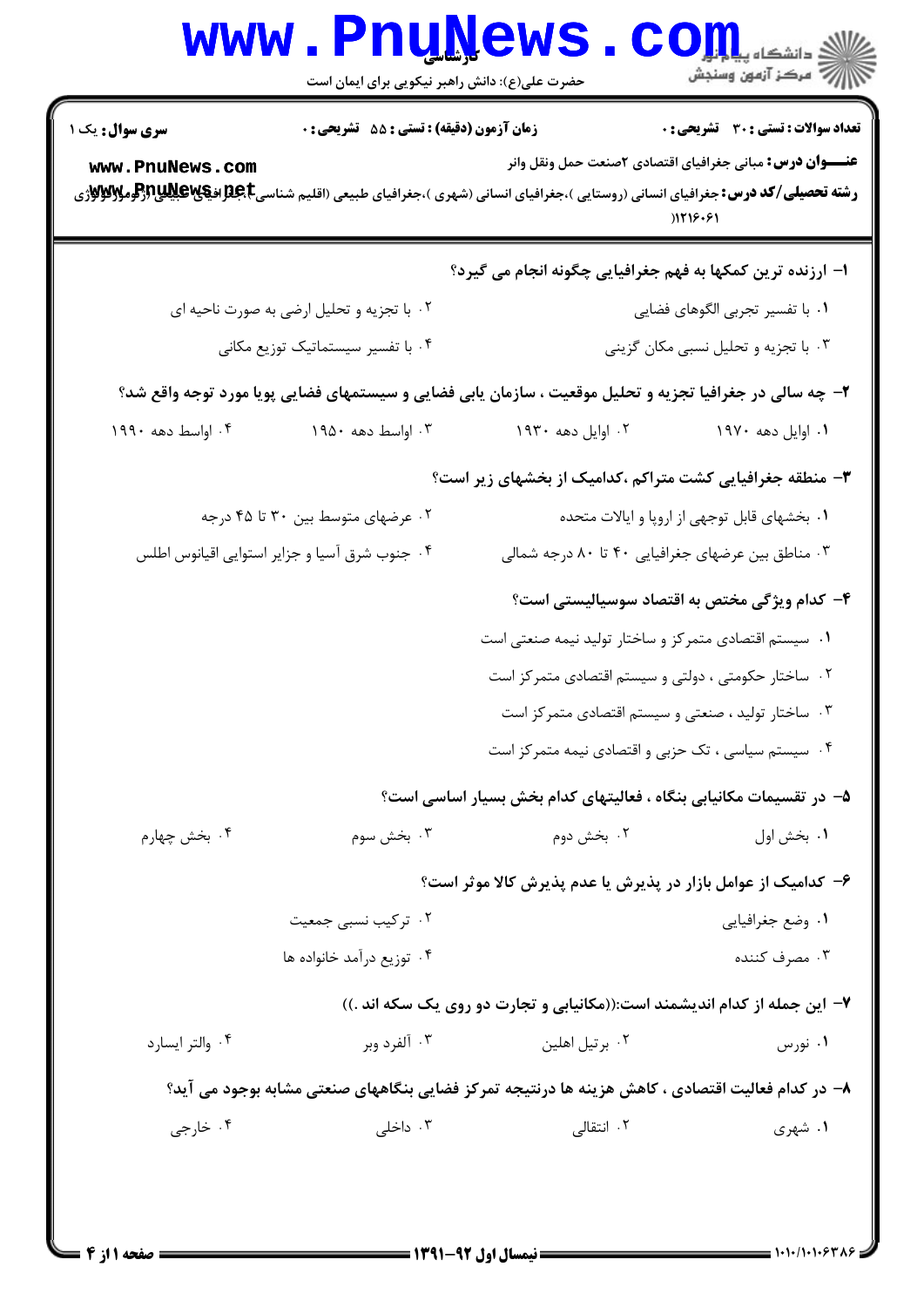|                        | <b>www.PnuNews</b><br>حضرت علی(ع): دانش راهبر نیکویی برای ایمان است |              | أآ مركز آزمون وسنجش                                                                                                                                |
|------------------------|---------------------------------------------------------------------|--------------|----------------------------------------------------------------------------------------------------------------------------------------------------|
| <b>سری سوال :</b> ۱ یک | <b>زمان آزمون (دقیقه) : تستی : 55 تشریحی : 0</b>                    |              | <b>تعداد سوالات : تستی : 30 ٪ تشریحی : 0</b>                                                                                                       |
| www.PnuNews.com        |                                                                     |              | <b>عنــــوان درس:</b> مبانی جغرافیای اقتصادی ۲صنعت حمل ونقل وانر                                                                                   |
|                        |                                                                     |              | <b>رشته تحصیلی/کد درس:</b> جغرافیای انسانی (روستایی )،جغرافیای انسانی (شهری )،جغرافیای طبیعی (اقلیم شناسیR، افعال بایستها بایستها بایس<br>1719.91( |
|                        |                                                                     |              | ۹- هدف والتر کریستالر از طرح تئوری مکان مرکزی چه بود؟                                                                                              |
|                        |                                                                     |              | ٠١ امكانيابي صنايع به شكل قوانين خاص يا عام                                                                                                        |
|                        |                                                                     |              | ۰۲ بیان ارتباط و پیوستگی ساختار فضایی و اندازه شهر                                                                                                 |
|                        |                                                                     |              | ۰۳ طرح مسائل مكانيابي                                                                                                                              |
|                        |                                                                     |              | ۰۴ بیان قوانین میان اندازه و پراکندگی شهرهای کوچک و بزرگ                                                                                           |
|                        |                                                                     |              | ∙ا− آلفرد وبر چه عاملی را بعنوان تعیین کننده مکانیابی صنعتی ناحیه ای می شناخت؟                                                                     |
|                        | ۰۲ نزدیکی به مواد اولیه                                             |              | ۰۱ هزینه های حمل و نقل                                                                                                                             |
|                        | ۰۴ تقاضای مصرف                                                      |              | ۰۳ موقعیت دسترسی به بازار                                                                                                                          |
|                        |                                                                     |              | 11– در تئوری ملوین گرین هوت ، کدام مورد عامل مهم است؟                                                                                              |
| ۰۴ هزينه               | ۰۳ رضایت غیرپولی                                                    | ۰۲ تقاضا     | ٠١. مكانيابي                                                                                                                                       |
|                        |                                                                     |              | ۱۲- از نظر مارک جفرسون در تعیین سلسله مراتب شهری کدامیک از شهرهای آمریکایی در سطح دوم قرار می گیرد؟                                                |
| ۰۴ مونترال             | ۰۳ هوستون                                                           | ۰۲ لوس آنجلس | ۰۱ نیویورک                                                                                                                                         |
|                        |                                                                     |              | ۱۳- برای درک ارتباط موقعیت از طریق توصیف و تجزیه و تحلیل توصیفی کدام الگو مفید است؟                                                                |
| ۰۴ نقطه ای             | ۰۳ خطی                                                              | ۰۲ سطحی      | ۰۱ توصیفی                                                                                                                                          |
|                        |                                                                     |              | ۱۴- چه کشوری موقعیت نامزدی رهبری جهان را در بسیاری از موارد کسب کرده است؟                                                                          |
| ۰۴ بریتانیا            | ۰۳ ایالات متحده                                                     | ۰۲ چين       | ۰۱ ژاپن                                                                                                                                            |
|                        |                                                                     |              | ۱۵– ((تعداد و ویژگیهای سفر یا جابجایی هایی است که بین دو مکان صورت می گیرد.)) تعریف کدام مورد است؟                                                 |
| ۰۴ تقاضا               | ۰۳ ارتباطات                                                         | ۰۲ حمل و نقل | ۰۱ حرکت                                                                                                                                            |
|                        |                                                                     |              | ۱۶- باتوجه به نظریات ((اولمن)) حرکت اقتصادی نتیجه و عملکرد کدام عامل است؟                                                                          |
|                        | ۰۲ مکمل بودن                                                        |              | ٠١. كنش متقابل                                                                                                                                     |
|                        | ۰۴ فرصتهای مداخله کننده                                             |              | ٠٣ قابليت انتقال                                                                                                                                   |
|                        |                                                                     |              | ۱۷– مفهوم فرصتهای مداخله کننده توسط استوفردر مطالعه چه موضوعی بکار برده شد؟                                                                        |
|                        | ۰۲ تولیدات داخلی                                                    |              | ۰۱ مهاجرتهای برون شهری                                                                                                                             |
|                        | ۰۴ بازارهای خارجی                                                   |              | ۰۳ مهاجرتهای درون شهری                                                                                                                             |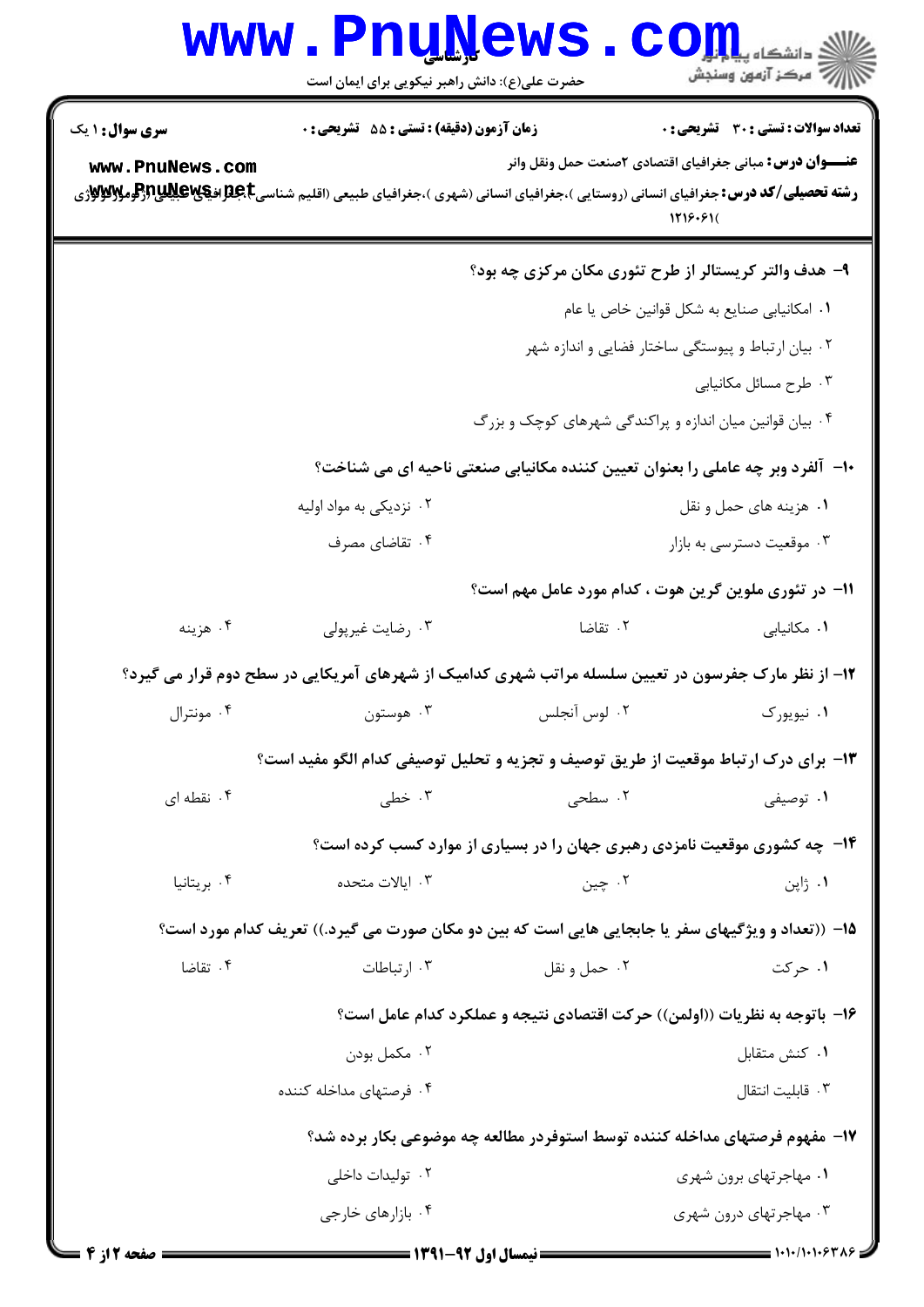| <b>WWW</b>             | <u>Luñilem e</u><br>حضرت علی(ع): دانش راهبر نیکویی برای ایمان است                                                                                        |                                                                                | دانشگاه پی <mark>ا ب</mark> ا ت <mark>و</mark><br>رِ آھرڪز آزمون وسنڊش       |  |
|------------------------|----------------------------------------------------------------------------------------------------------------------------------------------------------|--------------------------------------------------------------------------------|------------------------------------------------------------------------------|--|
| <b>سری سوال : ۱ یک</b> | <b>زمان آزمون (دقیقه) : تستی : 55 تشریحی : 0</b>                                                                                                         |                                                                                | تعداد سوالات : تستي : 30 ٪ تشريحي : 0                                        |  |
| www.PnuNews.com        | <b>رشته تحصیلی/کد درس:</b> جغرافیای انسانی (روستایی )،جغرافیای انسانی (شهری )،جغرافیای طبیعی (اقلیم شناسیRِBِष्ट्र اف <b>یگاپالیاباتراتومیالاتو</b> لاژی |                                                                                | <b>عنــــوان درس:</b> مبانی جغرافیای اقتصادی ۲صنعت حمل ونقل وانر<br>1119.91( |  |
|                        |                                                                                                                                                          | <b>۱۸- چه عاملی قابلیت تحرک و جابجایی را سرعت بیشتری می بخشد؟</b>              |                                                                              |  |
| ۰۴ اقتصاد فعال         | ۰۳ نظام ارتباطی                                                                                                                                          | ۰۲ تأثير فاصله                                                                 | ۰۱ تکنیک بالا                                                                |  |
|                        | ۱۹- در مدل حمل ونقل (تاف) در کدام مرحله پیوندهای درون شبکه ای قوت گرفته و مراکز داخلی به رشد می رسند؟                                                    |                                                                                |                                                                              |  |
| ۰۴ چهارم               | ۰۳ سوم                                                                                                                                                   | ۰۲ دوم                                                                         | ۰۱ اول                                                                       |  |
|                        | ۲۰- کدام مورد جزء هزینه های ثابت سرمایه ای ذکر شده از طرف کوپر است؟                                                                                      |                                                                                |                                                                              |  |
|                        | ۰۲ استهلاک وسائط نقلیه                                                                                                                                   |                                                                                | ۰۱ گمرکات بازرسی                                                             |  |
|                        | ۰۴ هزینه های انبارداری                                                                                                                                   |                                                                                | ۰۳ مدیریت                                                                    |  |
|                        | <b>۲۱</b> - در کدام روش ، هزینه جابجایی کالا و مواد ، بدون در نظر گرفتن مسافت بطور یکنواخت محاسبه می گردد؟                                               |                                                                                |                                                                              |  |
| ۰۴ پستی                | ۰۳ طولی                                                                                                                                                  | ۰۲ پهنه ای                                                                     | ٠١. نقاط اساس                                                                |  |
|                        |                                                                                                                                                          | <b>۲۲</b> – کدامیک از تولیدات دارای مشخصات تولید نقطه ای است؟                  |                                                                              |  |
| ۰۴ ناحیه ای            | ۰۳ گسترده                                                                                                                                                | ۰۲ کشاورزی                                                                     | ۰۱ صنعتی                                                                     |  |
|                        |                                                                                                                                                          | <b>۲۳</b> - کدام دسته از کشورهای زیر ، اقتصاد مبتنی بر بازار دارند؟            |                                                                              |  |
| ۰۴ اروپای غربی         | ۰۳ آسیای شرقی                                                                                                                                            | ۰۲ اروپای شرقی                                                                 | ۰۱ آمریکای شمالی                                                             |  |
|                        |                                                                                                                                                          | <b>۲۴</b> - چه عنوانی به ذخایری که استخراج آنها مقرون به صرفه است داده می شود؟ |                                                                              |  |
| ۰۴ غیر قابل تجدید      | ۰۳ قابل تجدید                                                                                                                                            | ۰۲ ممکن                                                                        | ۰۱ موجود نهایی                                                               |  |
|                        | ۲۵- عمده ترین بخشی که در آن امکان جابجایی نفت با زغال سنگ موجود است کدام مورد می باشد؟                                                                   |                                                                                |                                                                              |  |
| ۰۴ تولید برق           | ۰۳ صنعت خانگی                                                                                                                                            | ۰۲ تجارت                                                                       | ۰۱ حمل و نقل                                                                 |  |
|                        |                                                                                                                                                          | <b>۲۶</b> - چند درصد ذخایر جهانی نفت متعلق به خاورمیانه است؟                   |                                                                              |  |
| $f.$ $f$               | $\Delta Y/Y\Delta$ .                                                                                                                                     | $\lambda \cdot \cdot \cdot \tau$                                               | 90/V.1                                                                       |  |
|                        |                                                                                                                                                          |                                                                                | <b>۲۷-</b> رایجترین مصرف انرژی خورشیدی چیست؟                                 |  |
|                        | ۰۲ کشاورزی                                                                                                                                               |                                                                                | ۰۱ پمپهای خورشیدی                                                            |  |
|                        | ۰۴ تولید برق                                                                                                                                             |                                                                                | ۰۳ تاٌمین آ ب گرم منازل                                                      |  |
|                        |                                                                                                                                                          |                                                                                |                                                                              |  |